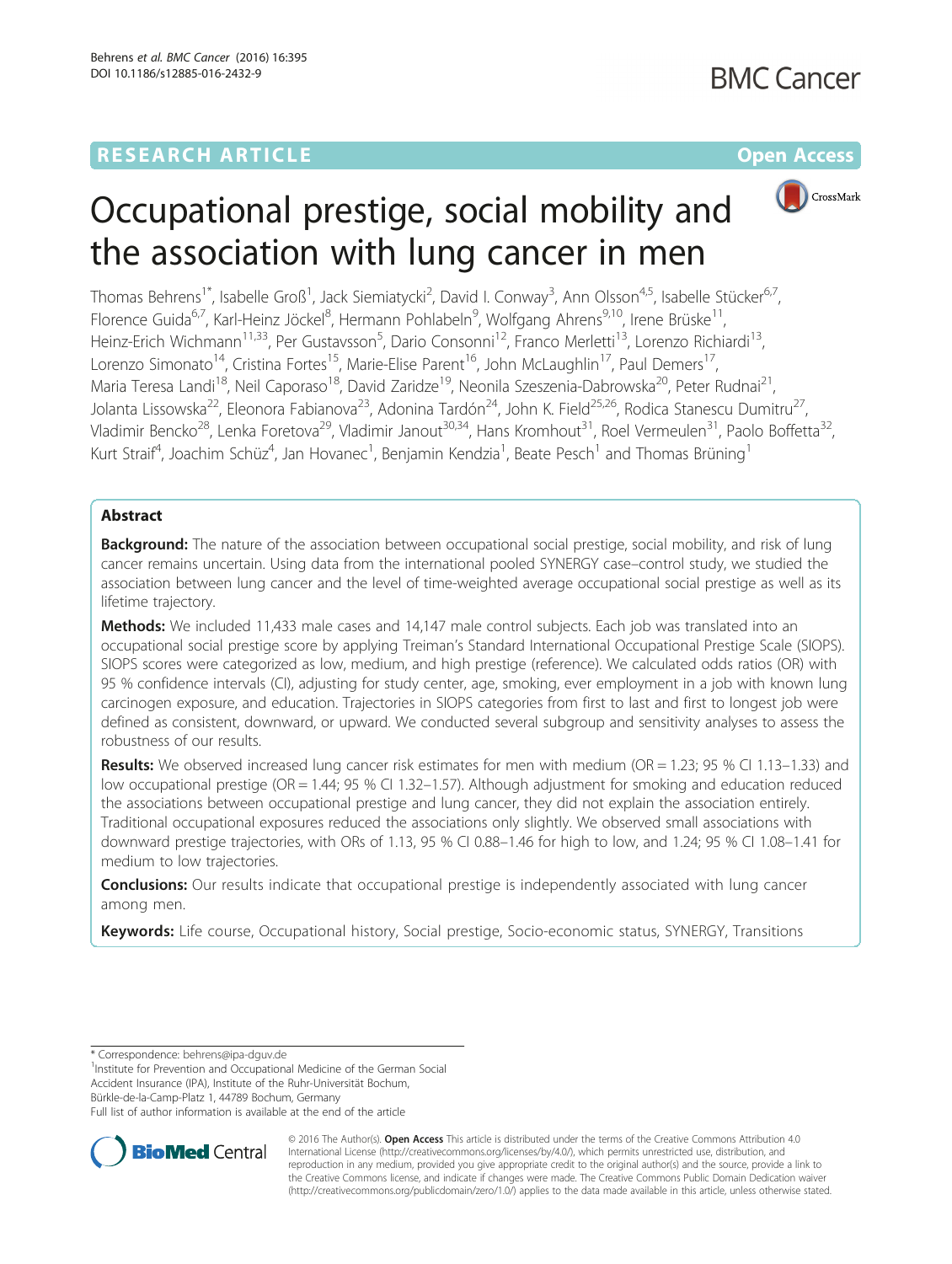# Background

Socio-economic position has been observed to be a strong predictor of health inequalities [[1\]](#page-10-0). The incidence of lung cancer varies widely by social class, with the poorest bearing the greatest burden [\[2\]](#page-10-0). Although smoking, the most important risk factor in the etiology of lung cancer, explains part of this association, increased lung cancer risk estimates for groups of low socioeconomic position persisted in many studies even when controlling for smoking behavior [[3](#page-11-0)–[5](#page-11-0)].

Socio-economic position is a multidimensional construct that may influence health through various mechanisms including occupational, environmental, economic, and behavioral/lifestyle-related exposures, as well as access to health care or health promoting facilities [\[6](#page-11-0)]. Theories conceptualizing the mechanisms by which socio-economic position may influence health emphasize structural and interpersonal aspects of different environments, which influence health behaviors and psychological responses to the these environments [\[7](#page-11-0), [8](#page-11-0)]. Furthermore, the influence of "status inconsistencies" on health have been a focus of socio-epidemiological research: Loss of status control, e.g. incongruity of actual and expected socio-economic position, may impact on a wide range of psychosocial consequences, including chronic stress, mental health/depression, and loss of job control and social support [\[9](#page-11-0)], as well as having material circumstances. These factors have also been discussed in relation to cancer risk [[10\]](#page-11-0).

In contrast to other measures of socio-economic position [[9, 11](#page-11-0)], Treiman's Standard International Occupational Prestige Scale (SIOPS) utilizes an internationally comparable scoring system to characterize occupational prestige [\[12](#page-11-0)]. Employing precisely defined score values on a metric scale, SIOPS allows for a more detailed assessment of health risks associated with socio-economic position than what is usually available with occupational or social class. However, SIOPS has been rarely employed as a metric of socio-economic position in the epidemiological literature. For example, Schmeisser and co-workers, using SIOPS, identified downward prestige trajectories of occupational prestige during the working life to be an independent risk factor of upper aerodigestive tract cancer [[13\]](#page-11-0). So far, SIOPS has not been analyzed with respect to lung cancer risk.

In addition, the trajectory of occupational prestige over the work life characterizes mobility of a person's social standing, which permits to consider the development of occupational prestige across the working life instead of prestige at the time of cancer diagnosis [[6\]](#page-11-0). Trajectories of social prestige might entail a wide range of psychosocial variables, incl. work stress, lack of job control, depression, and lack of social support [[9](#page-11-0)]. So far, only few studies have assessed the association between changes of occupational prestige with the risk of cancer, for example [[13](#page-11-0)–[15](#page-11-0)].

SYNERGY ("Pooled Analysis of Case–control Studies on the Joint Effects of Occupational Carcinogens in the Development of Lung Cancer") has been developed as an international platform into the research of occupational carcinogens and lung cancer. All included case– control studies provided study subjects' detailed job histories and had solicited detailed information about smoking habits. Smoking information was nearly complete with less than 1 % having missing values [\[16](#page-11-0)]. We used this database to study the association between lung cancer and social occupational prestige as well as transitions in life course occupational prestige.

# **Methods**

The detailed study methods of SYNERGY were described elsewhere [[16, 17\]](#page-11-0). Briefly, SYNERGY is an international collaboration for research into occupational lung cancer. Currently 16 case–control studies from 22 study centers in Italy, France, Germany, the UK, the Czech Republic, Hungary, Poland, Romania, Russia, Slovakia, Spain, Sweden, the Netherlands, Canada, New Zealand, and China are included in this database. Ethical approval for the pooled study was obtained from the IARC Institutional Review Board. National ethics committees approved the local case–control studies. Lung cancer studies were eligible if they obtained a detailed job and smoking history from study subjects.

Interviews were conducted by trained interviewers and 84 % were conducted face-to-face. Most of the included studies used population-based controls (82 %), while some study centers in France (LUCA), Italy (ROME), Spain, the Czech Republic, Hungary, Poland, Slovakia, Romania, Russia, and Canada (TORONTO) obtained control subjects from hospitals (Additional file [1](#page-10-0): Table S1). More information about SYNERGY is available on the study's website on [http://synergy.iarc.fr.](http://synergy.iarc.fr)

Although SIOPS has been shown to be valid in many countries [[12\]](#page-11-0), we restricted attention to studies from Europe and Canada for a better comparability of social structures. Because the French PARIS study did not provide information on education and the Dutch MORGEN study did not solicit the time since smoking cessation for former smokers, we excluded these studies. Altogether 12 studies from 13 countries were included in the final analysis. Study subjects or -in the case of deceased subjects- their relatives gave written informed consent to participate in the study.

# Operationalization of occupational prestige

Treiman's occupational prestige scale assesses the societal socioeconomic hierarchy one associates with a certain job by allocating prestige values to 283 occupations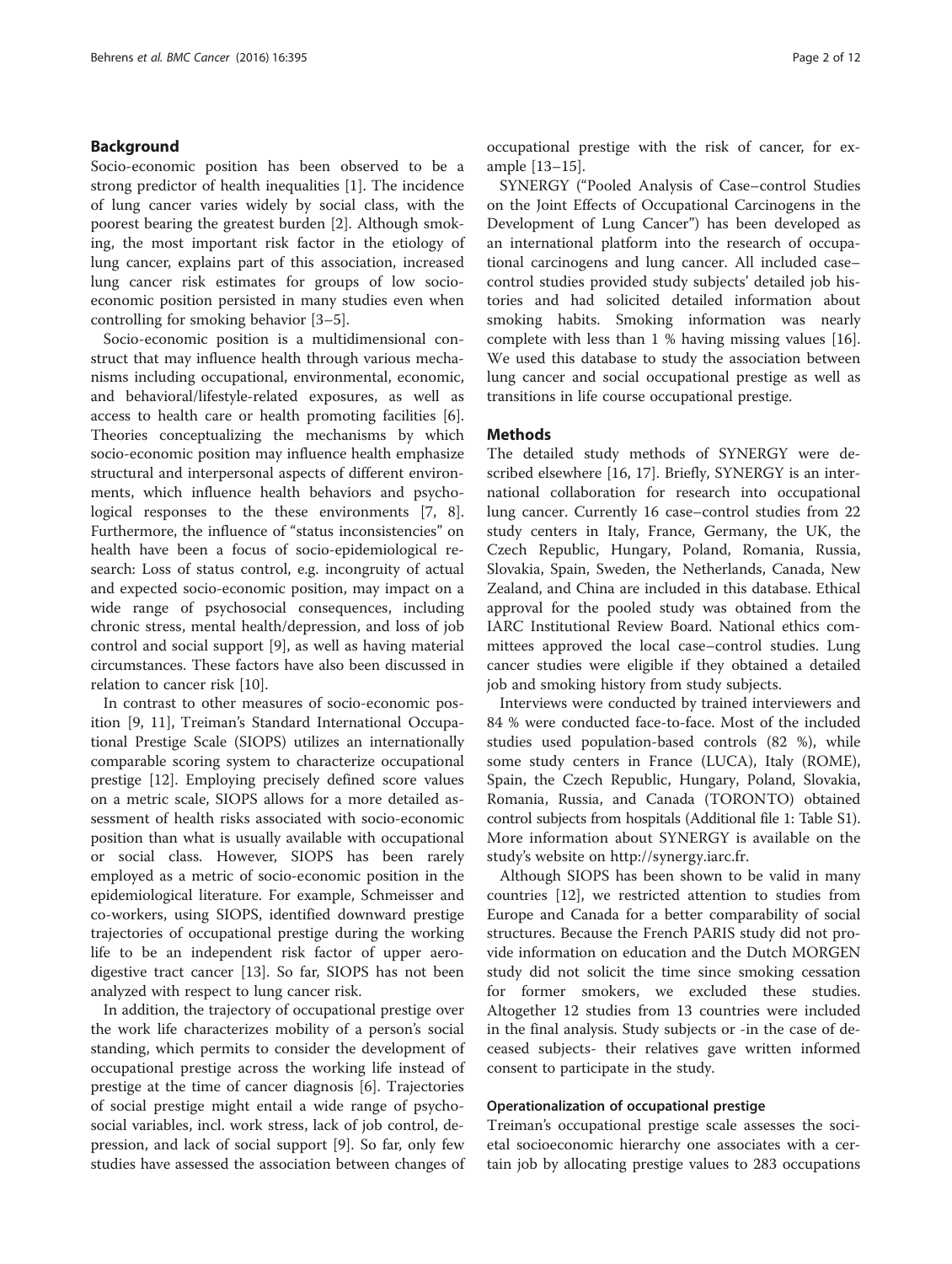with the minimum value of 14 being assigned to unspecified and unskilled agricultural workers and the maximum (78 points) to physicians and university professors [[12\]](#page-11-0). For this analysis we assigned an occupational prestige score to each occupational period based on a three-digit ISCO-68 (International Standard Classification of Occupations, revision 1968) code. Analyses were restricted to men, because the occupational prestige of women is not directly comparable to men's, and women tend to have longer periods of economic inactivity in their biography or work part-time more often [\[18, 19\]](#page-11-0).

The start of occupational activity was determined with the first occupation. Becoming a pensioner was considered the end of a subject's work history. Missing job periods, were neglected if they lasted two years or less: in these cases, the SIOPS score of the previous job period was assigned. We excluded subjects from the analysis, if job periods with missing information lasted more than two years ( $N = 1,619$  (1 % of all job periods)). Moreover, we excluded men with fewer than ten years of lifetime occupational activity (90 subjects).

Job periods starting before the age of 14 or after age 65 years were truncated to ages 14 and 65, respectively. In case of parallel occupations (1,334 job periods from 1,100 subjects), the job with the higher SIOPS score was chosen to determine occupational social prestige.

Intermediate phases of occupational inactivity such as training/education, illness, or unemployment  $(N = 2,279)$ periods), were assigned a score of 30, as recommended by Treiman [\[12](#page-11-0)], which roughly corresponds to the prestige scores of low-skilled manual jobs (such as machinist, plasterer, or vulcanizer) or low clerical work (for example mail distributor, warehouseman). If the occupational prestige was <30 before the period of occupational inactivity, the score value of the preceding job period was assigned to the inactive period. We deleted periods of occupational inactivity before the first occupational activity or after retirement. Periods of imprisonment were assigned a value of 13, which is below Treiman's minimum value for unskilled agricultural workers.

To assess time-weighted average (TWA) occupational prestige, the products of each prestige score and job period across the entire job history were summed up and then divided by the total duration of the job history. We summarized SIOPS scores according to tertiles of TWA prestige in the control population as low  $(13 - \leq 35)$ points, L), medium  $(>35 \leq 45$  points, M), and high  $($ >45–78 points, H $)$ .

Transitions in SIOPS category over the entire job biography were assessed by grouping prestige categories as described above and studying their change from first to last job and from first to longest job, leading to nine different trajectories: consistent (H to H, M to M, and L

to L), downward (H to L, H to M, and M to L), and upward (L to H, L to M, and M to H).

# Statistical analysis

To assess lung cancer risk associated with occupational social prestige, we calculated odds ratios (OR) with 95 % confidence intervals (CI) by unconditional logistic regression analysis. "High" prestige was used as reference category. The OR for model 1 was adjusted for study center and age (log-transformed). In model 2, we additionally adjusted for smoking (current smokers, stopped smoking 2–7, 8–15, 16–25 or ≥26 years before interview/diagnosis, other types of tobacco only, non-smokers, and cumulative tobacco consumption  $(log(pack-years + 1))$ . Current smokers included smokers who had quit ≤1 year before interview/diagnosis. We defined non-smokers as never smokers plus subjects with a smoking history of <1 pack-year. Model 3 added ever employment in occupations with an established lung cancer risk ("List A" job, yes/no), including, among others, jobs in metal production and processing, construction, mining, the chemical industry, asbestos production, etc. [[20](#page-11-0), [21](#page-11-0)]. The fully adjusted model 4 furthermore included education (no formal/some primary education (<6 years), primary/some secondary education (6–9 years), secondary education/some college (10–13 years), university/college degree) [[22](#page-11-0)].

To visualize the functional form of the adjusted dose– response association between TWA occupational prestige and lung cancer for model 4, we calculated restricted cubic spline functions and associated 95 % CI with four knots located at the 5th, 25th, 75th, and 95th percentiles. Median TWA occupational prestige in the control population (40 points) was chosen as reference.

We used random-effect meta-regression models to pool ORs of individual studies. Statistical analyses were carried out with SAS, version 9.2 (SAS Institute Inc., Cary, NC) and Comprehensive Meta-Analysis Version 2.2.027 software (Biostat, Englewood, NJ).

# Subgroup and sensitivity analyses

We conducted several subgroup analyses to assess the robustness of our results. We stratified analyses by study region (eastern (Czech Republic, Hungary, Poland, Romania, Russia, Slowakia), southern (Italy, Spain), northern Europe (Germany, Sweden, France, UK), and Canada), smoking status, major histological subtype of lung cancer, educational level, blue collar worker status (defined as an ISCO-68 first digit of 7, 8, or 9), and employment in a "List A" job.

We conducted sensitivity analyses leaving out each study. Further, we varied class borders for occupational prestige category using three equidistant categories each comprising 22 occupational prestige codes: low (13–34 points), medium (35–56 points) and high (57–78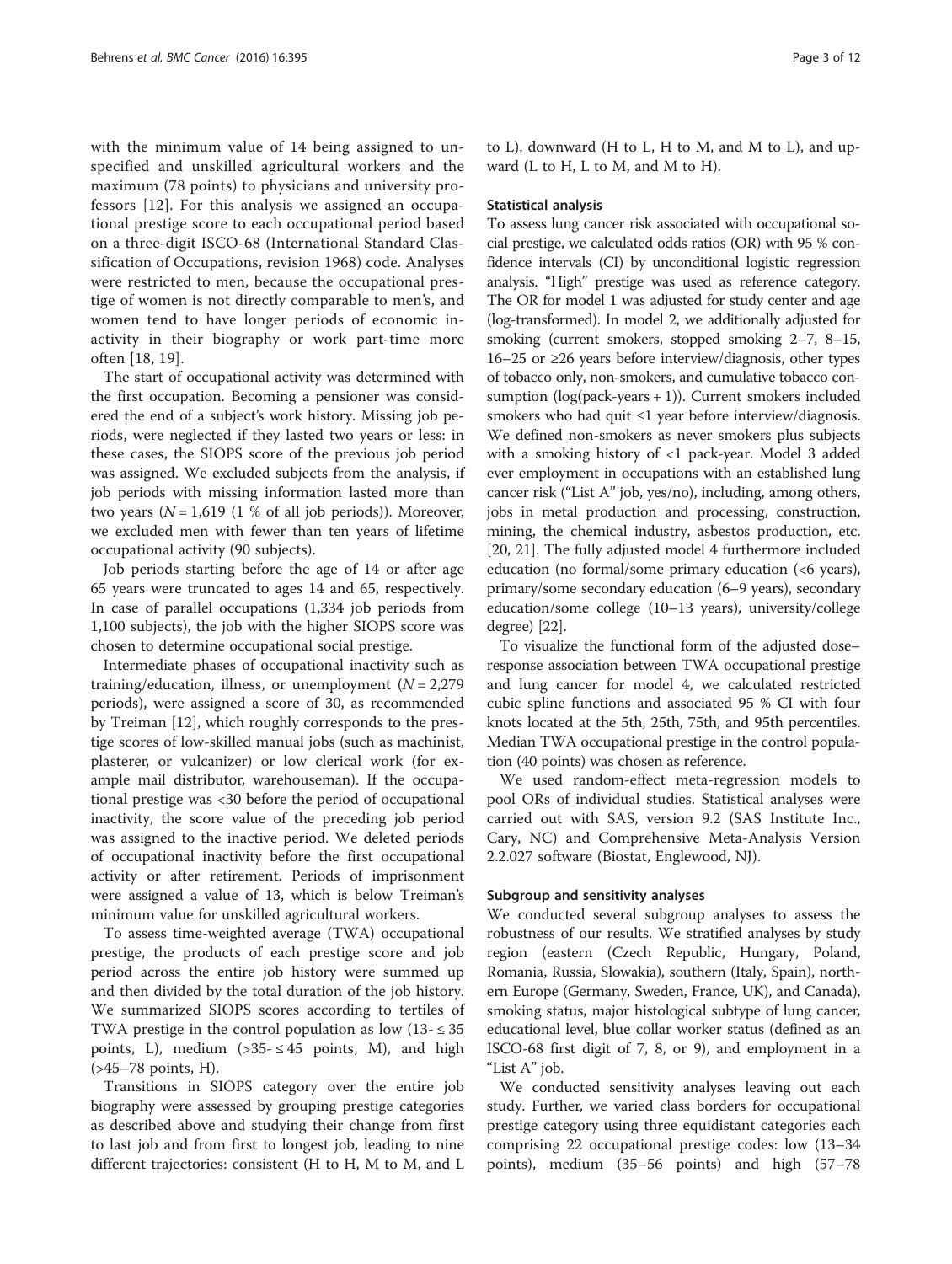points), as well as an equal number of occupations (three-digit ISCO-codes) for each category (13–33, 34–45, and 46–78 points, respectively) [\[13](#page-11-0)]. We also used a SIOPS-classification applying five occupational groups which were constructed along the line of manual/non manual job and perceived autonomy of action [[23\]](#page-11-0), as shown in Additional file [1](#page-10-0): Table S4.

# Results

The final data set included 11,433 male cases and 14,147 male control subjects. Median age was 63 years. Most subjects were smokers or former smokers. Educational levels were rather low: About 46 % of subjects had only 6–9 years of school education, and 16 % had fewer than six years of schooling (Table 1).

The vast majority of cases with <9 years of schooling had low prestige occupations (86.2 % among cases and 79.1 % among control subjects), whereas almost all subjects with university degrees were in the high occupational prestige category. Subjects with low prestige were more likely to have ever smoked than subjects with high occupational prestige (96.3 vs. 79 %) (results not shown).

| <b>Table 1</b> Study characteristics by case-control status |  |
|-------------------------------------------------------------|--|
|-------------------------------------------------------------|--|

|                                                                              |                              | Cases ( $n = 11,433$ ) |               | Controls ( $n = 14,147$ ) |      |
|------------------------------------------------------------------------------|------------------------------|------------------------|---------------|---------------------------|------|
|                                                                              |                              | N                      | $\frac{0}{0}$ | $\mathbb N$               | $\%$ |
| Age category                                                                 | $20 - < 40$ years            | 109                    | 1.0           | 199                       | 1.4  |
|                                                                              | 40- $<$ 50 years             | 934                    | 8.2           | 1,287                     | 9.1  |
|                                                                              | $50 - 60$ years              | 3,040                  | 26.6          | 3,597                     | 25.4 |
|                                                                              | $60-70$ years                | 4,657                  | 40.7          | 5,809                     | 41.1 |
|                                                                              | 70- <80 years                | 2,616                  | 22.9          | 3,210                     | 22.7 |
|                                                                              | $\geq$ 80 years              | 77                     | 0.7           | 45                        | 0.3  |
| Age [years]                                                                  | Median (interquartile range) | 63 (56-69)             |               | 63 (56-69)                |      |
| Smoking status                                                               | Non-smoker                   | 279                    | 2.4           | 3,506                     | 24.8 |
|                                                                              | Former smoker                | 3,957                  | 34.6          | 6,321                     | 44.7 |
|                                                                              | Current smoker               | 7,051                  | 61.7          | 3,950                     | 27.9 |
|                                                                              | Other types of tobacco only  | 146                    | 1.3           | 370                       | 2.6  |
| Cumulative tobacco consumption<br>[pack-years] in former and current smokers | Median (interquartile range) | $39(27-53)$            |               | $23(11-38)$               |      |
| Educational level                                                            | <6 years                     | 2,210                  | 19.3          | 1,857                     | 13.1 |
|                                                                              | 6-9 years                    | 5,689                  | 49.8          | 5,994                     | 42.4 |
|                                                                              | $10-13$ years                | 2,295                  | 20.1          | 3,718                     | 26.3 |
|                                                                              | University degree            | 1,239                  | 10.8          | 2,578                     | 18.2 |
| List A occupation                                                            | Never                        | 9,808                  | 85.8          | 12,878                    | 91.0 |
|                                                                              | Ever                         | 1,625                  | 14.2          | 1,269                     | 9.0  |
| Blue/White collar worker                                                     | Blue collar                  | 6,284                  | 55.0          | 5,828                     | 41.2 |
|                                                                              | White collar                 | 3,803                  | 33.3          | 6,751                     | 47.7 |
|                                                                              | Mixed blue/white collar      | 1,346                  | 11.8          | 1,568                     | 11.1 |
| Last residence                                                               | Urban $(210,000$ inhabit.)   | 7,389                  | 64.6          | 9,004                     | 63.6 |
|                                                                              | Rural (<10,000 inhabit.)     | 1,816                  | 15.9          | 1,849                     | 13.1 |
|                                                                              | Missing                      | 2,228                  | 19.5          | 3,294                     | 23.3 |
| Time-weighted average                                                        | High (>45-78 points)         | 2,215                  | 19.4          | 4,592                     | 32.5 |
| occupational social prestige                                                 | Medium (>35- ≤45 points)     | 3,980                  | 34.8          | 4,854                     | 34.3 |
|                                                                              | Low (13- $\leq$ 35 points)   | 5,238                  | 45.8          | 4,701                     | 33.2 |
| Histological lung cancer subtype                                             | Squamous cell cancer         | 4,875                  | 42.6          |                           |      |
|                                                                              | Small cell lung cancer       | 1,843                  | 16.1          |                           |      |
|                                                                              | Adenocarcinoma               | 2,818                  | 24.6          |                           |      |
|                                                                              | Other or mixed               | 1,825                  | 16.0          |                           |      |
|                                                                              | Missing                      | 72                     | 0.6           |                           |      |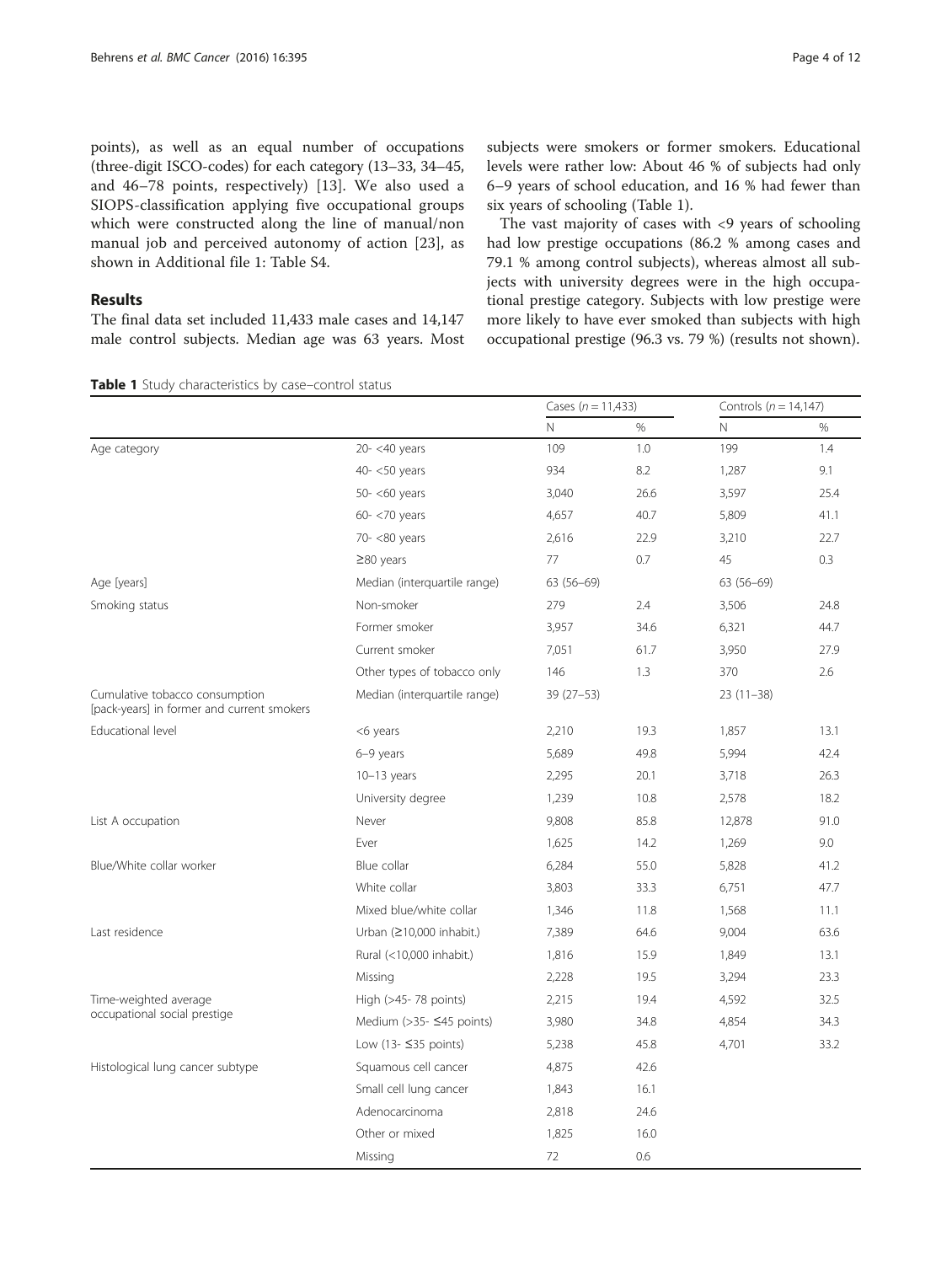Associations between lung cancer and occupational prestige

Table 2 displays the ORs for lung cancer and TWA occupational prestige for four models entailing different covariates. In models 1 there were strong effects of occupational prestige on lung cancer risk. Adjustment for smoking and education had an attenuating effect, whereas adjustment for exposure to List A jobs had little impact  $(\langle 10 \rangle 8)$  on the association. The general pattern of results seen for all lung cancers in Table 2 was also seen for the main histologic types, squamous cell and small cell cancer, but not clearly for adenocarcinomas. Estimated dose–response associations for TWA occupational prestige using cubic spline functions are shown in Fig. [1](#page-5-0), indicating a statistically significant overall trend  $(p < 0.0001)$  for the nonlinear association.

When we conducted a meta-analysis of low vs. high prestige in the different studies, there was statistically significant heterogeneity among studies, with an  $I^2$  of 61 %. The studies showing the highest ORs between low occupational prestige and lung cancer were from Germany, Canada, France, and some studies from Eastern Europe (Additional file [1:](#page-10-0) Figure S1).

# Time course of occupational prestige

Risk estimates for downward trajectories to low social occupational prestige were elevated in the crude model

adjusting only for study center and age. Further adjustment for smoking diminished the associations. Adjustment for List A occupation had only a small effect on the risk estimates. After further adjustment for education the associations were slightly increased, e.g. for a change from high to low prestige from first to last occupation OR = 1.13 (95 % CI 0.88–1.46), or from medium to low prestige of  $OR = 1.24$  (95 % CI 1.08–1.41), respectively. Increased risk estimates were observed for consistently low or medium trajectories of prestige. In contrast, upward trajectories (low to high or medium to high) were rather associated with a decrease in lung cancer risk estimates (Table [3\)](#page-6-0). Stratification by educational level yielded heterogeneous results, and we did not identify a clear education-dependent pattern of increased ORs as seen in the analysis of categories of occupational prestige. For example, medium to low trajectories of occupational social prestige (first to last job) were associated with an increased risk only in subjects with low educational levels <10 years, whereas for trajectories of high to low prestige increased estimates were only implied among subjects with medium educational level or a university degree (not shown). Ever being unemployed for more than one year was not associated with an increased lung cancer risk in our data (OR = 1.04; 95 % CI  $0.95 - 1.15$ .

Table 2 Odds ratios (OR) with 95 % confidence intervals (CI) between lung cancer and categories of time-weighted average occupational social prestige for all lung cancers combined and major histological subtypes of lung cancer

| שטכומו prestige for all larig caricers compliced and major mstological subtypes or larig cancer |           |              |                            |                            |                            |                            |
|-------------------------------------------------------------------------------------------------|-----------|--------------|----------------------------|----------------------------|----------------------------|----------------------------|
| Type of lung cancer/Social<br>prestige category <sup>a</sup>                                    | Cases [N] | Controls [N] | OR1 <sup>b</sup> (95 % CI) | OR2 <sup>c</sup> (95 % CI) | OR3 <sup>d</sup> (95 % CI) | OR4 <sup>e</sup> (95 % CI) |
| All lung cancers                                                                                |           |              |                            |                            |                            |                            |
| High                                                                                            | 2,215     | 4,592        | 1.0                        | 1.0                        | 1.0                        | 1.0                        |
| Medium                                                                                          | 3,980     | 4,854        | $1.67(1.56 - 1.78)$        | 1.39 (1.29-1.50)           | $1.37(1.27 - 1.47)$        | $1.23(1.13 - 1.33)$        |
| Low                                                                                             | 5,238     | 4,701        | $2.32(2.17 - 2.48)$        | $1.74(1.61 - 1.87)$        | $1.68(1.55 - 1.81)$        | $1.44(1.32 - 1.57)$        |
| Squamous cell carcinoma                                                                         |           |              |                            |                            |                            |                            |
| High                                                                                            | 812       | 4,592        | 1.0                        | 1.0                        | 1.0                        | 1.0                        |
| Medium                                                                                          | 1,705     | 4,854        | $1.93(1.76 - 2.12)$        | $1.56(1.41-1.73)$          | $1.54(1.39 - 1.71)$        | $1.29(1.15 - 1.45)$        |
| Low                                                                                             | 2,358     | 4,701        | $2.85(2.60-3.12)$          | 2.08 (1.88-2.30)           | $2.03(1.83 - 2.25)$        | $1.58(1.40 - 1.78)$        |
| Small cell carcinoma                                                                            |           |              |                            |                            |                            |                            |
| High                                                                                            | 324       | 4,592        | 1.0                        | 1.0                        | 1.0                        | 1.0                        |
| Medium                                                                                          | 638       | 4,854        | $1.89(1.64 - 2.18)$        | $1.48(1.27 - 1.72)$        | $1.44(1.24 - 1.68)$        | $1.29(1.10-1.53)$          |
| Low                                                                                             | 881       | 4,701        | $2.78(2.42 - 3.19)$        | $1.94(1.67 - 2.24)$        | $1.86(1.60 - 2.16)$        | $1.62(1.37 - 1.92)$        |
| Adenocarcinoma                                                                                  |           |              |                            |                            |                            |                            |
| High                                                                                            | 690       | 4,592        | 1.0                        | 1.0                        | 1.0                        | 1.0                        |
| Medium                                                                                          | 963       | 4,854        | $1.27(1.14-1.42)$          | $1.10(0.98 - 1.24)$        | $1.08(0.96 - 1.21)$        | $1.01(0.89 - 1.15)$        |
| Low                                                                                             | 1,165     | 4,701        | $1.64(1.47-1.82)$          | $1.28(1.14 - 1.43)$        | $1.22(1.09 - 1.37)$        | 1.13 (0.99-1.29)           |

a Categories for social prestige scores according to tertiles among control subjects: Low = 13- ≤ 35, Medium = >35- ≤ 45, and High = >45-78 points

b Odds ratios for model 1 are adjusted for study center and log(age)

c Odds ratios for model 2 are additionally adjusted for smoking status with time since quitting (2–7, 8–15, 16–25 or ≥ 26 years before interview/diagnosis, other types of tobacco only, non-smokers), and  $log(pack-years + 1)$ 

d Odds ratios for model 3 are additionally adjusted for ever working in "List A" occupation

e Odds ratios for model 4 are additionally adjusted for highest education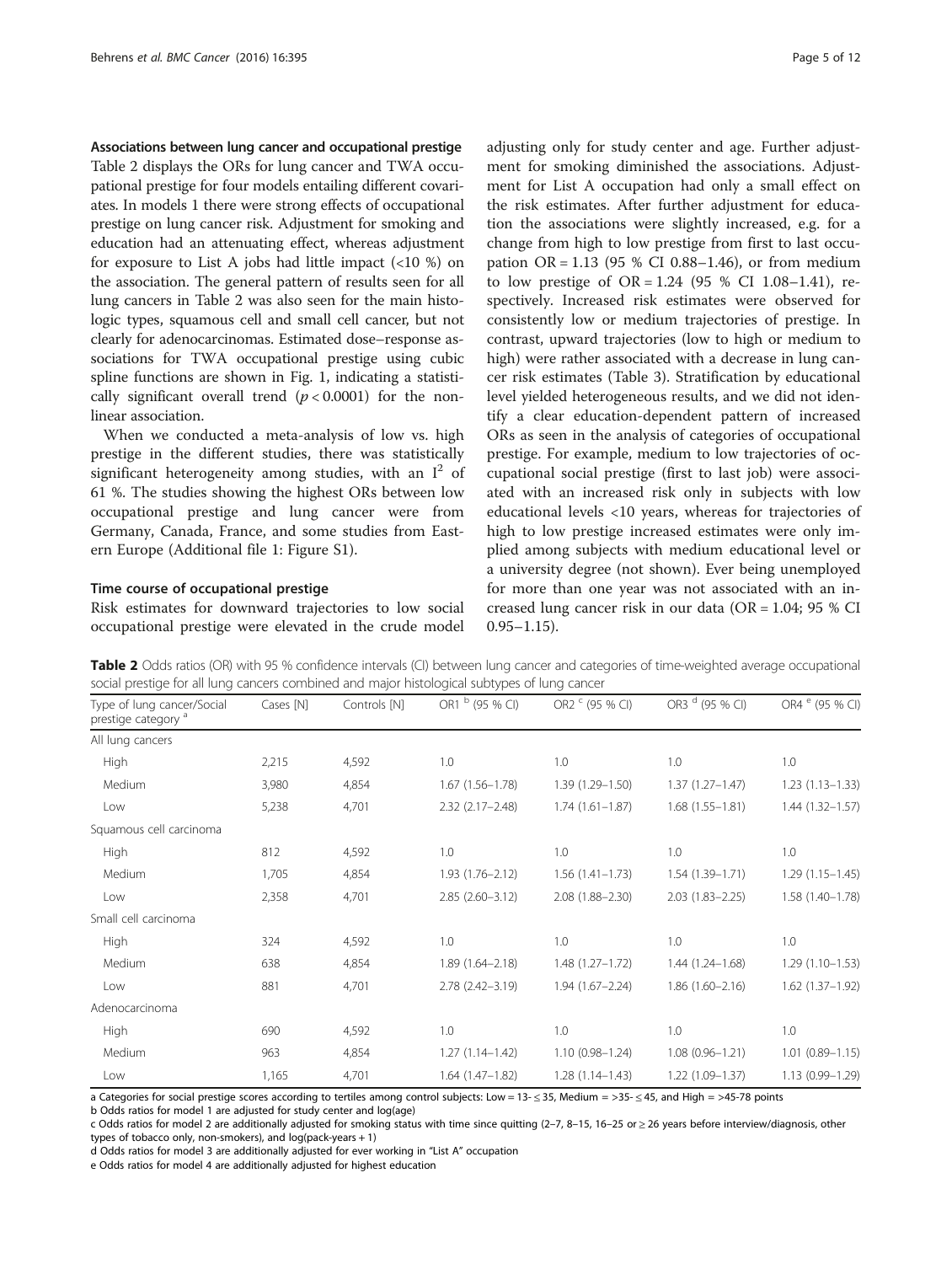<span id="page-5-0"></span>

Comparing the time course of mean occupational prestige according to work duration (Fig. [2\)](#page-6-0) and age (Fig. [3\)](#page-6-0) between cases and controls revealed that cases consistently had lower prestige scores than control subjects. The difference slightly increased until age 20–30 years and remained stable thereafter. This tendency did not depend on the first job's social occupational prestige (Additional file [1](#page-10-0): Figures S2-S7).

# Subgroup and sensitivity analyses

The overall pattern of excess risk with low occupational prestige held within strata of smoking characteristics. Even among non-smokers, there was an elevated risk among those with low occupational prestige compared to those with high prestige. East European countries showed slightly lower ORs as compared to Northern Europe and Canada. In southern European studies the OR was only slightly elevated for the low prestige category (Table [4](#page-7-0)).

When we stratified analyses by educational level, the highest ORs between occupational prestige and lung cancer were observed for subjects with medium and low occupational social prestige and low school education: <6 years OR = 1.57; 95 % CI 1.13–2.18 and OR = 1.70; 95 % CI 1.22–2.37 and for education of 6–9 years OR = 1.35; 95 % CI 1.18–1.55 and OR = 1.56; 95 % CI

1.35–1.80, respectively. We observed increased risk estimates in subjects with 10–13 years of school education, whereas no increase in lung cancer risk was seen in subjects with a university degree (Table [4\)](#page-7-0). The model including an interaction term of TWASP tertiles and educational level yielded a statistically significant interaction term ( $p = 0.027$ ) (not shown).

Stratification by white and blue collar job demonstrated higher risk estimates for low prestige blue collar workers and an analogous phenomenon was observed among white collar workers, and among subgroups of workers working in List A jobs, as well as those not working in List A jobs (Table [4\)](#page-7-0). Analyses leaving out each study one by one did not indicate a dominant influence by a single study (for results excluding study regions see Additional file [1](#page-10-0): Table S5).

Varying the definition of class borders for TWA occupational prestige categories did not change results much (Additional file [1:](#page-10-0) Table S3). The analysis of five occupational classes according to perceived job autonomy indicated that ORs were greater when job autonomy was lowest (Additional file [1](#page-10-0): Table S4). Male manual workers with low and very low autonomy showed the highest risk estimates in the fully adjusted model, however the social gradient was less strong as compared to the analyses using tertiles of TWA prestige.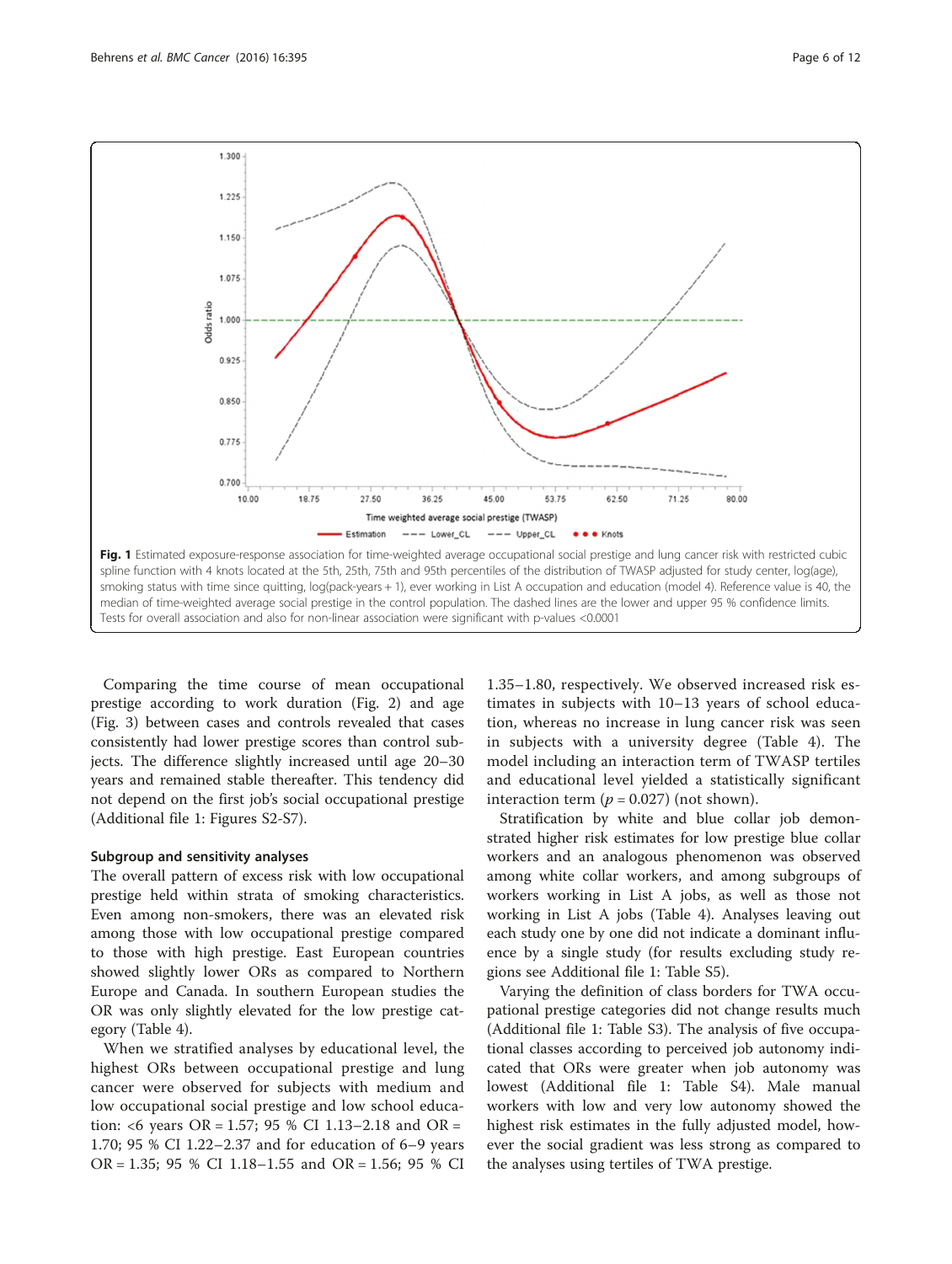<span id="page-6-0"></span>Table 3 Odds ratios (OR) with 95 % confidence intervals (CI) between lung cancer and transition in time-weighted average occupational social prestige categories for first occupation to last occupation and first occupation to longest occupation

|            | Transitions in social prestige categories <sup>a</sup>                | Cases [N] | Controls [N] | OR1 <sup>b</sup> (95 % CI) | OR2 <sup>c</sup> (95 % CI) | OR3 <sup>d</sup> (95 % CI) | OR4 <sup>e</sup> (95 % CI) |
|------------|-----------------------------------------------------------------------|-----------|--------------|----------------------------|----------------------------|----------------------------|----------------------------|
|            | Change in social prestige from first to last occupation               |           |              |                            |                            |                            |                            |
| Consistent | H to H                                                                | 1,088     | 2,333        | 1.0                        | 1.0                        | 1.0                        | 1.0                        |
|            | M to M                                                                | 1,796     | 2,106        | $1.71(1.55 - 1.88)$        | $1.40(1.25 - 1.56)$        | $1.37(1.23 - 1.53)$        | $1.20(1.06 - 1.35)$        |
|            | L to L                                                                | 3,960     | 3,567        | $2.29(2.10 - 2.50)$        | $1.63(1.48-1.80)$          | $1.57(1.42 - 1.74)$        | $1.31(1.17 - 1.45)$        |
| Downward   | H to L                                                                | 168       | 210          | $1.70(1.37 - 2.11)$        | $1.33(1.03 - 1.71)$        | $1.28(0.99 - 1.65)$        | $1.13(0.88 - 1.46)$        |
|            | H to M                                                                | 144       | 244          | $1.20(0.96 - 1.49)$        | $1.03(0.81 - 1.32)$        | $1.03(0.80 - 1.32)$        | $0.95(0.74 - 1.22)$        |
|            | M to L                                                                | 1,386     | 1,303        | $2.08(1.87 - 2.31)$        | $1.52(1.34 - 1.71)$        | $1.46(1.29 - 1.65)$        | $1.24(1.08 - 1.41)$        |
| Upward     | M to H                                                                | 963       | 1,781        | $1.04(0.93 - 1.16)$        | $0.94(0.83 - 1.07)$        | $0.93(0.82 - 1.05)$        | $0.87(0.77 - 0.99)$        |
|            | L to H                                                                | 832       | 1,451        | $1.15(1.03 - 1.29)$        | $0.94(0.83 - 1.07)$        | $0.92(0.81 - 1.05)$        | $0.83(0.73 - 0.95)$        |
|            | L to M                                                                | 1,096     | 1,152        | $1.88(1.68 - 2.10)$        | $1.45(1.28 - 1.65)$        | $1.40(1.23 - 1.59)$        | $1.19(1.04 - 1.36)$        |
|            | Change in social prestige from first occupation to longest occupation |           |              |                            |                            |                            |                            |
| Consistent | H to H                                                                | 1,155     | 2,417        | 1.0                        | 1.0                        | 1.0                        | 1.0                        |
|            | M to M                                                                | 2,154     | 2,497        | $1.69(1.54 - 1.85)$        | $1.38(1.24 - 1.53)$        | $1.35(1.21 - 1.50)$        | $1.17(1.05 - 1.31)$        |
|            | L to L                                                                | 4,108     | 3,799        | $2.18(2.0 - 2.38)$         | $1.57(1.42 - 1.73)$        | $1.51(1.37-1.66)$          | $1.26(1.13 - 1.40)$        |
| Downward   | H to L                                                                | 123       | 155          | $1.63(1.27 - 2.10)$        | $1.22(0.91 - 1.62)$        | $1.17(0.88 - 1.56)$        | $1.02(0.77 - 1.37)$        |
|            | H to M                                                                | 122       | 215          | $1.10(0.87 - 1.39)$        | $0.93(0.72 - 1.21)$        | $0.93(0.71 - 1.21)$        | $0.85(0.65 - 1.11)$        |
|            | M to L                                                                | 1,157     | 1,092        | $2.0(1.79 - 2.23)$         | $1.43(1.27-1.63)$          | $1.38(1.22 - 1.57)$        | $1.16(1.01 - 1.32)$        |
| Upward     | M to H                                                                | 834       | 1,601        | $0.97(0.86 - 1.08)$        | $0.90(0.80 - 1.02)$        | $0.89(0.79 - 1.01)$        | $0.84(0.74 - 0.96)$        |
|            | L to H                                                                | 724       | 1,260        | $1.11(0.99 - 1.25)$        | $0.92(0.81 - 1.05)$        | $0.90(0.79 - 1.03)$        | $0.82(0.71 - 0.94)$        |
|            | L to M                                                                | 1,056     | 1,111        | $1.83(1.63 - 2.04)$        | $1.40(1.23 - 1.59)$        | $1.35(1.18 - 1.53)$        | $1.14(0.99 - 1.31)$        |

<sup>a</sup> Categories for occupational social prestige scores according to tertiles among control subjects: Low (L) = 13-  $\leq$  35, Medium (M) = >35-  $\leq$  45, and High (H) = >45–78 points b Odds ratios for model 1 are adjusted

 $\degree$  Odds ratios for model 2 are additionally adjusted for smoking status with time since quitting (2–7, 8–15, 16–25 or  $\geq$ 26 years before interview/diagnosis, other

types of tobacco only, non-smokers), and log(pack-years + 1)<br><sup>d</sup> Odds ratios for model 3 are additionally adjusted for ever working in "List A" occupation<br><sup>e</sup> Odds ratios for model 4 are additionally adjusted for highest e







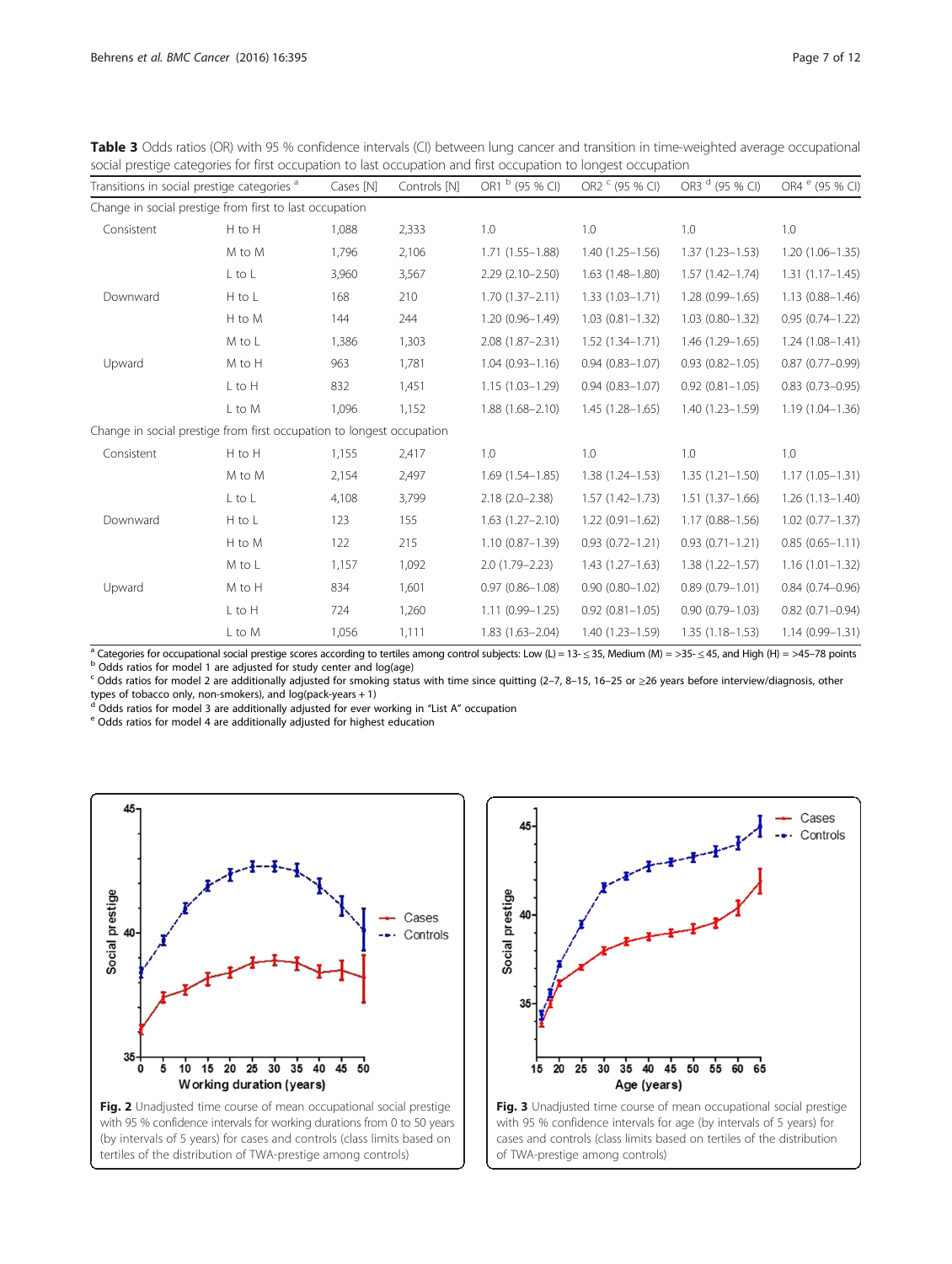<span id="page-7-0"></span>Table 4 Odds ratios between lung cancer and categories of time-weighted average occupational social prestige in various subgroups of the study population

| Study Region<br>Northern Europe <sup>a</sup><br>1.0<br>High<br>1,244<br>3,000<br>Medium<br>2,206<br>2,899<br>Low<br>2,876<br>2,629<br>Southern Europe <sup>a</sup><br>452<br>710<br>$1.0\,$<br>High<br>Medium<br>943<br>1,104<br>Low<br>1,183<br>1,036<br>East Europe <sup>a</sup><br>$1.0\,$<br>High<br>377<br>553<br>Medium<br>677<br>628<br>871<br>Low<br>722<br>Canada <sup>a</sup><br>$1.0\,$<br>High<br>142<br>329<br>Medium<br>154<br>223<br>308<br>Low<br>314<br>Smoking status<br>Current smokers <sup>b</sup><br>$1.0\,$<br>High<br>1,217<br>947<br>Medium<br>2,388<br>1,424<br>Low<br>3,446<br>1,579<br>Former smokers <sup>b</sup><br>886<br>$1.0\,$<br>High<br>2,121<br>Medium<br>1,454<br>2,169<br>$1.31(1.15 - 1.48)$<br>Low<br>1,617<br>2,031<br>Non-smokers <sup>b</sup><br>$1.0\,$<br>High<br>81<br>1,366<br>Medium<br>92<br>1.27 (0.90-1.81)<br>1,152<br>Low<br>106<br>988<br>Educational level<br><6 years c<br>97<br>1.0<br>High<br>143<br>Medium<br>643<br>606<br>Low<br>1,470<br>1,108<br>6-9 years c<br>541<br>957<br>1.0<br>High<br>Medium<br>2,105<br>2,426<br>3,043<br>2,611<br>1.56 (1.35-1.80)<br>Low<br>$10-13$ years $C$<br>High<br>761<br>1.0<br>1,518<br>Medium<br>944<br>1,390<br>810<br>Low<br>590<br>University/college degree <sup>c</sup><br>High<br>816<br>1,974<br>1.0<br>Medium<br>288<br>432<br>1.08 (0.88-1.32)<br>135<br>172<br>$0.97$ $(0.68 - 1.36)$<br>Low<br>Occupation<br>Never "List A" job d<br>High<br>2,128<br>1.0<br>4,458<br>Medium<br>3,428<br>4,412<br>$1.21(1.11 - 1.32)$<br>Low<br>4,252<br>4,008<br>1.47 (1.34-1.61)<br>Ever "List A" job d<br>High<br>87<br>$1.0\,$<br>134<br>Medium<br>552<br>442<br>1.53 (1.08-2.17)<br>Low<br>986<br>693 | Subpopulation | Occupational prestige | Cases [N] | Controls [N] | OR (95 % CI)        |
|----------------------------------------------------------------------------------------------------------------------------------------------------------------------------------------------------------------------------------------------------------------------------------------------------------------------------------------------------------------------------------------------------------------------------------------------------------------------------------------------------------------------------------------------------------------------------------------------------------------------------------------------------------------------------------------------------------------------------------------------------------------------------------------------------------------------------------------------------------------------------------------------------------------------------------------------------------------------------------------------------------------------------------------------------------------------------------------------------------------------------------------------------------------------------------------------------------------------------------------------------------------------------------------------------------------------------------------------------------------------------------------------------------------------------------------------------------------------------------------------------------------------------------------------------------------------------------------------------------------------------------------------------------------------------------------------------------|---------------|-----------------------|-----------|--------------|---------------------|
|                                                                                                                                                                                                                                                                                                                                                                                                                                                                                                                                                                                                                                                                                                                                                                                                                                                                                                                                                                                                                                                                                                                                                                                                                                                                                                                                                                                                                                                                                                                                                                                                                                                                                                          |               |                       |           |              |                     |
|                                                                                                                                                                                                                                                                                                                                                                                                                                                                                                                                                                                                                                                                                                                                                                                                                                                                                                                                                                                                                                                                                                                                                                                                                                                                                                                                                                                                                                                                                                                                                                                                                                                                                                          |               |                       |           |              |                     |
|                                                                                                                                                                                                                                                                                                                                                                                                                                                                                                                                                                                                                                                                                                                                                                                                                                                                                                                                                                                                                                                                                                                                                                                                                                                                                                                                                                                                                                                                                                                                                                                                                                                                                                          |               |                       |           |              | $1.23(1.11 - 1.38)$ |
|                                                                                                                                                                                                                                                                                                                                                                                                                                                                                                                                                                                                                                                                                                                                                                                                                                                                                                                                                                                                                                                                                                                                                                                                                                                                                                                                                                                                                                                                                                                                                                                                                                                                                                          |               |                       |           |              | 1.60 (1.43-1.80)    |
|                                                                                                                                                                                                                                                                                                                                                                                                                                                                                                                                                                                                                                                                                                                                                                                                                                                                                                                                                                                                                                                                                                                                                                                                                                                                                                                                                                                                                                                                                                                                                                                                                                                                                                          |               |                       |           |              |                     |
|                                                                                                                                                                                                                                                                                                                                                                                                                                                                                                                                                                                                                                                                                                                                                                                                                                                                                                                                                                                                                                                                                                                                                                                                                                                                                                                                                                                                                                                                                                                                                                                                                                                                                                          |               |                       |           |              | 1.08 (0.89-1.30)    |
|                                                                                                                                                                                                                                                                                                                                                                                                                                                                                                                                                                                                                                                                                                                                                                                                                                                                                                                                                                                                                                                                                                                                                                                                                                                                                                                                                                                                                                                                                                                                                                                                                                                                                                          |               |                       |           |              | 1.19 (0.96-1.46)    |
|                                                                                                                                                                                                                                                                                                                                                                                                                                                                                                                                                                                                                                                                                                                                                                                                                                                                                                                                                                                                                                                                                                                                                                                                                                                                                                                                                                                                                                                                                                                                                                                                                                                                                                          |               |                       |           |              |                     |
|                                                                                                                                                                                                                                                                                                                                                                                                                                                                                                                                                                                                                                                                                                                                                                                                                                                                                                                                                                                                                                                                                                                                                                                                                                                                                                                                                                                                                                                                                                                                                                                                                                                                                                          |               |                       |           |              | 1.27 (1.02-1.57)    |
|                                                                                                                                                                                                                                                                                                                                                                                                                                                                                                                                                                                                                                                                                                                                                                                                                                                                                                                                                                                                                                                                                                                                                                                                                                                                                                                                                                                                                                                                                                                                                                                                                                                                                                          |               |                       |           |              | 1.24 (0.98-1.56)    |
|                                                                                                                                                                                                                                                                                                                                                                                                                                                                                                                                                                                                                                                                                                                                                                                                                                                                                                                                                                                                                                                                                                                                                                                                                                                                                                                                                                                                                                                                                                                                                                                                                                                                                                          |               |                       |           |              |                     |
|                                                                                                                                                                                                                                                                                                                                                                                                                                                                                                                                                                                                                                                                                                                                                                                                                                                                                                                                                                                                                                                                                                                                                                                                                                                                                                                                                                                                                                                                                                                                                                                                                                                                                                          |               |                       |           |              | 1.37 (0.96-1.95)    |
|                                                                                                                                                                                                                                                                                                                                                                                                                                                                                                                                                                                                                                                                                                                                                                                                                                                                                                                                                                                                                                                                                                                                                                                                                                                                                                                                                                                                                                                                                                                                                                                                                                                                                                          |               |                       |           |              | 1.53 (1.06-2.21)    |
|                                                                                                                                                                                                                                                                                                                                                                                                                                                                                                                                                                                                                                                                                                                                                                                                                                                                                                                                                                                                                                                                                                                                                                                                                                                                                                                                                                                                                                                                                                                                                                                                                                                                                                          |               |                       |           |              |                     |
|                                                                                                                                                                                                                                                                                                                                                                                                                                                                                                                                                                                                                                                                                                                                                                                                                                                                                                                                                                                                                                                                                                                                                                                                                                                                                                                                                                                                                                                                                                                                                                                                                                                                                                          |               |                       |           |              |                     |
|                                                                                                                                                                                                                                                                                                                                                                                                                                                                                                                                                                                                                                                                                                                                                                                                                                                                                                                                                                                                                                                                                                                                                                                                                                                                                                                                                                                                                                                                                                                                                                                                                                                                                                          |               |                       |           |              | 1.12 (0.99-1.27)    |
|                                                                                                                                                                                                                                                                                                                                                                                                                                                                                                                                                                                                                                                                                                                                                                                                                                                                                                                                                                                                                                                                                                                                                                                                                                                                                                                                                                                                                                                                                                                                                                                                                                                                                                          |               |                       |           |              | 1.38 (1.22-1.58)    |
|                                                                                                                                                                                                                                                                                                                                                                                                                                                                                                                                                                                                                                                                                                                                                                                                                                                                                                                                                                                                                                                                                                                                                                                                                                                                                                                                                                                                                                                                                                                                                                                                                                                                                                          |               |                       |           |              |                     |
|                                                                                                                                                                                                                                                                                                                                                                                                                                                                                                                                                                                                                                                                                                                                                                                                                                                                                                                                                                                                                                                                                                                                                                                                                                                                                                                                                                                                                                                                                                                                                                                                                                                                                                          |               |                       |           |              |                     |
|                                                                                                                                                                                                                                                                                                                                                                                                                                                                                                                                                                                                                                                                                                                                                                                                                                                                                                                                                                                                                                                                                                                                                                                                                                                                                                                                                                                                                                                                                                                                                                                                                                                                                                          |               |                       |           |              | 1.42 (1.24-1.62)    |
|                                                                                                                                                                                                                                                                                                                                                                                                                                                                                                                                                                                                                                                                                                                                                                                                                                                                                                                                                                                                                                                                                                                                                                                                                                                                                                                                                                                                                                                                                                                                                                                                                                                                                                          |               |                       |           |              |                     |
|                                                                                                                                                                                                                                                                                                                                                                                                                                                                                                                                                                                                                                                                                                                                                                                                                                                                                                                                                                                                                                                                                                                                                                                                                                                                                                                                                                                                                                                                                                                                                                                                                                                                                                          |               |                       |           |              |                     |
|                                                                                                                                                                                                                                                                                                                                                                                                                                                                                                                                                                                                                                                                                                                                                                                                                                                                                                                                                                                                                                                                                                                                                                                                                                                                                                                                                                                                                                                                                                                                                                                                                                                                                                          |               |                       |           |              | 1.64 (1.13-2.37)    |
|                                                                                                                                                                                                                                                                                                                                                                                                                                                                                                                                                                                                                                                                                                                                                                                                                                                                                                                                                                                                                                                                                                                                                                                                                                                                                                                                                                                                                                                                                                                                                                                                                                                                                                          |               |                       |           |              |                     |
|                                                                                                                                                                                                                                                                                                                                                                                                                                                                                                                                                                                                                                                                                                                                                                                                                                                                                                                                                                                                                                                                                                                                                                                                                                                                                                                                                                                                                                                                                                                                                                                                                                                                                                          |               |                       |           |              |                     |
|                                                                                                                                                                                                                                                                                                                                                                                                                                                                                                                                                                                                                                                                                                                                                                                                                                                                                                                                                                                                                                                                                                                                                                                                                                                                                                                                                                                                                                                                                                                                                                                                                                                                                                          |               |                       |           |              | $1.57(1.13 - 2.18)$ |
|                                                                                                                                                                                                                                                                                                                                                                                                                                                                                                                                                                                                                                                                                                                                                                                                                                                                                                                                                                                                                                                                                                                                                                                                                                                                                                                                                                                                                                                                                                                                                                                                                                                                                                          |               |                       |           |              | 1.70 (1.22-2.37)    |
|                                                                                                                                                                                                                                                                                                                                                                                                                                                                                                                                                                                                                                                                                                                                                                                                                                                                                                                                                                                                                                                                                                                                                                                                                                                                                                                                                                                                                                                                                                                                                                                                                                                                                                          |               |                       |           |              |                     |
|                                                                                                                                                                                                                                                                                                                                                                                                                                                                                                                                                                                                                                                                                                                                                                                                                                                                                                                                                                                                                                                                                                                                                                                                                                                                                                                                                                                                                                                                                                                                                                                                                                                                                                          |               |                       |           |              | 1.35 (1.18-1.55)    |
|                                                                                                                                                                                                                                                                                                                                                                                                                                                                                                                                                                                                                                                                                                                                                                                                                                                                                                                                                                                                                                                                                                                                                                                                                                                                                                                                                                                                                                                                                                                                                                                                                                                                                                          |               |                       |           |              |                     |
|                                                                                                                                                                                                                                                                                                                                                                                                                                                                                                                                                                                                                                                                                                                                                                                                                                                                                                                                                                                                                                                                                                                                                                                                                                                                                                                                                                                                                                                                                                                                                                                                                                                                                                          |               |                       |           |              |                     |
|                                                                                                                                                                                                                                                                                                                                                                                                                                                                                                                                                                                                                                                                                                                                                                                                                                                                                                                                                                                                                                                                                                                                                                                                                                                                                                                                                                                                                                                                                                                                                                                                                                                                                                          |               |                       |           |              | 1.20 (1.05-1.38)    |
|                                                                                                                                                                                                                                                                                                                                                                                                                                                                                                                                                                                                                                                                                                                                                                                                                                                                                                                                                                                                                                                                                                                                                                                                                                                                                                                                                                                                                                                                                                                                                                                                                                                                                                          |               |                       |           |              | 1.18 (0.98-1.42)    |
|                                                                                                                                                                                                                                                                                                                                                                                                                                                                                                                                                                                                                                                                                                                                                                                                                                                                                                                                                                                                                                                                                                                                                                                                                                                                                                                                                                                                                                                                                                                                                                                                                                                                                                          |               |                       |           |              |                     |
|                                                                                                                                                                                                                                                                                                                                                                                                                                                                                                                                                                                                                                                                                                                                                                                                                                                                                                                                                                                                                                                                                                                                                                                                                                                                                                                                                                                                                                                                                                                                                                                                                                                                                                          |               |                       |           |              |                     |
|                                                                                                                                                                                                                                                                                                                                                                                                                                                                                                                                                                                                                                                                                                                                                                                                                                                                                                                                                                                                                                                                                                                                                                                                                                                                                                                                                                                                                                                                                                                                                                                                                                                                                                          |               |                       |           |              |                     |
|                                                                                                                                                                                                                                                                                                                                                                                                                                                                                                                                                                                                                                                                                                                                                                                                                                                                                                                                                                                                                                                                                                                                                                                                                                                                                                                                                                                                                                                                                                                                                                                                                                                                                                          |               |                       |           |              |                     |
|                                                                                                                                                                                                                                                                                                                                                                                                                                                                                                                                                                                                                                                                                                                                                                                                                                                                                                                                                                                                                                                                                                                                                                                                                                                                                                                                                                                                                                                                                                                                                                                                                                                                                                          |               |                       |           |              |                     |
|                                                                                                                                                                                                                                                                                                                                                                                                                                                                                                                                                                                                                                                                                                                                                                                                                                                                                                                                                                                                                                                                                                                                                                                                                                                                                                                                                                                                                                                                                                                                                                                                                                                                                                          |               |                       |           |              |                     |
|                                                                                                                                                                                                                                                                                                                                                                                                                                                                                                                                                                                                                                                                                                                                                                                                                                                                                                                                                                                                                                                                                                                                                                                                                                                                                                                                                                                                                                                                                                                                                                                                                                                                                                          |               |                       |           |              |                     |
|                                                                                                                                                                                                                                                                                                                                                                                                                                                                                                                                                                                                                                                                                                                                                                                                                                                                                                                                                                                                                                                                                                                                                                                                                                                                                                                                                                                                                                                                                                                                                                                                                                                                                                          |               |                       |           |              |                     |
|                                                                                                                                                                                                                                                                                                                                                                                                                                                                                                                                                                                                                                                                                                                                                                                                                                                                                                                                                                                                                                                                                                                                                                                                                                                                                                                                                                                                                                                                                                                                                                                                                                                                                                          |               |                       |           |              |                     |
|                                                                                                                                                                                                                                                                                                                                                                                                                                                                                                                                                                                                                                                                                                                                                                                                                                                                                                                                                                                                                                                                                                                                                                                                                                                                                                                                                                                                                                                                                                                                                                                                                                                                                                          |               |                       |           |              | 1.63 (1.15-2.32)    |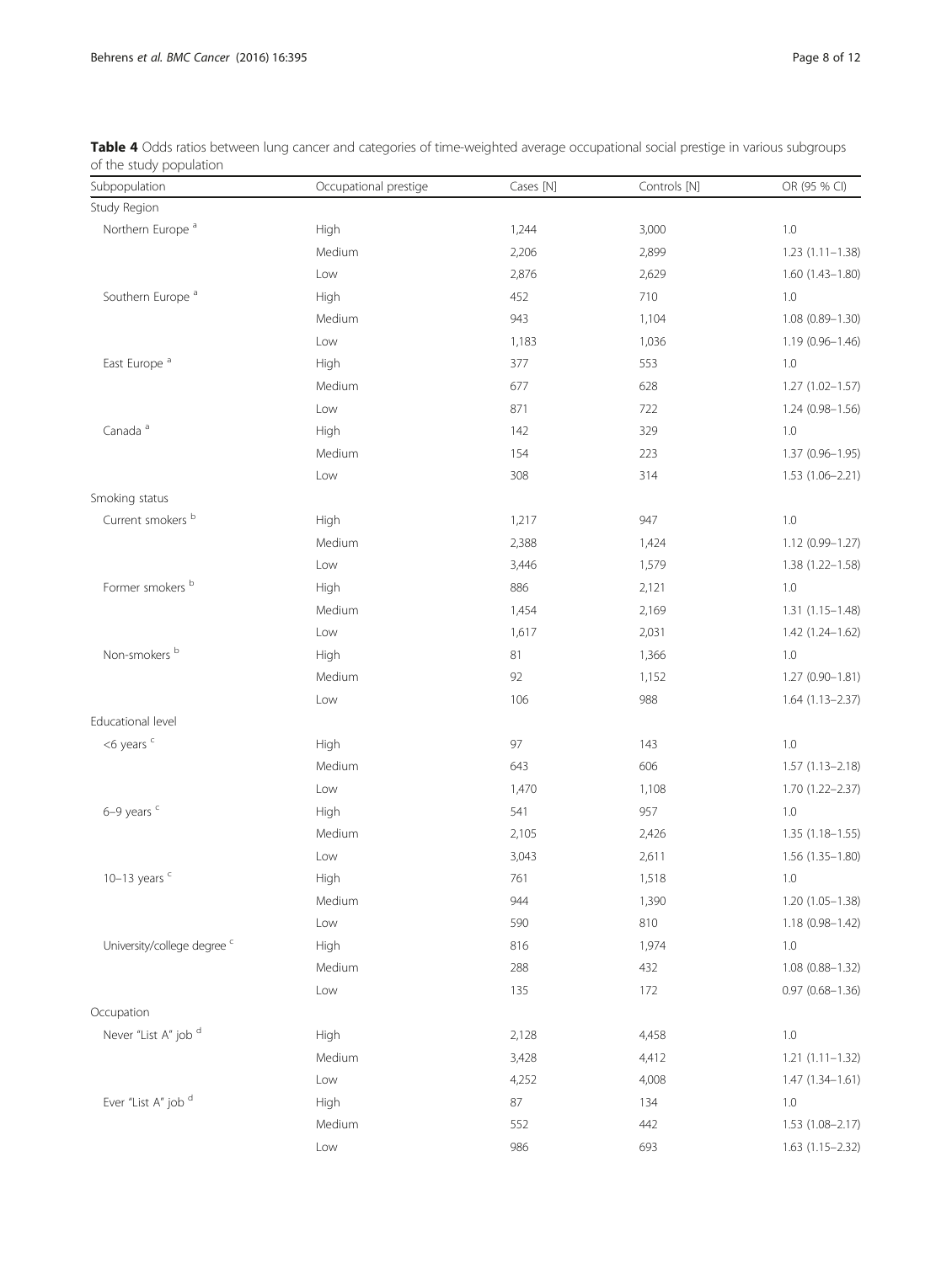| White collar job <sup>a</sup>        | High   | 1,833 | 3,989 | 1.0                 |
|--------------------------------------|--------|-------|-------|---------------------|
|                                      | Medium | 1,084 | 1,712 | $1.09(0.97 - 1.22)$ |
|                                      | Low    | 886   | 1,050 | $1.30(1.13 - 1.50)$ |
| Blue collar job <sup>a</sup>         | High   | 186   | 277   | 1.0                 |
|                                      | Medium | 2,370 | 2,457 | $1.24(0.99 - 1.55)$ |
|                                      | Low    | 3,728 | 3,094 | $1.43(1.14 - 1.79)$ |
| Mixed blue/white collar <sup>a</sup> | High   | 196   | 326   | 1.0                 |
|                                      | Medium | 526   | 685   | $1.08(0.85 - 1.39)$ |
|                                      | Low    | 624   | 557   | $1.38(1.06 - 1.79)$ |
|                                      |        |       |       |                     |

Table 4 Odds ratios between lung cancer and categories of time-weighted average occupational social prestige in various subgroups of the study population (Continued)

<sup>a</sup> ORs adjusted for study center, log(age), smoking status with time since quitting (2–7, 8–15, 16–25 or ≥ 26 years before interview/diagnosis, other types of tobacco only, non-smokers), and log(pack-years + 1), ever wo

b ORs adjusted for study center, log(age), ever working in "List A" occupation, and highest school education, pack-years and other types of tobacco only<br><sup>6</sup> Model as in (a) without adjustment for educational level

<sup>d</sup> Model as in (a) without adjustment for "List A" job

# **Discussion**

In this comprehensive analysis of more than 11,000 male cases and 14,000 control subjects we observed a social gradient of occupational prestige with lung cancer risk. The associations were not fully explained by occupational exposures or smoking habits and persisted when we restricted our analysis to non-smokers. Analyses of transitions of occupational prestige indicated the strongest associations for consistently low trajectories during the work life.

One strength of this study is the detailed assessment of smoking behavior and the large number of nonsmoking cases.

Further strengths of our analysis are that we solicited the study subjects' full work history, which enabled us to consider occupational prestige across the working life instead at the time of cancer diagnosis only. Changes in socio-economic position over time (and associated loss of income, social support, and social standing) may have profound implications for later health, which we addressed in our analysis of trajectories in occupational prestige.

Limitations include that grouping job titles according to their occupational prestige may not reflect a profession's real prestige in a society [[24\]](#page-11-0), which also may differ according to socio-cultural background in different countries. However, occupational prestige as assessed with SIOPS was found to be internationally comparable and has been validated with ISCO data from surveys in more than 50 countries [\[12\]](#page-11-0). We cannot rule out that study subjects in some countries may have inflated their job titles to infer greater prestige. Because the job history was solicited to assess occupational exposures to lung carcinogens and translated to ISCO codes by independent coders, we believe this bias to be rather unlikely though.

A single occupation's prestige may also change over time, in particular in the context of profound societal changes, such as industrialization or change of the political system. Interestingly, in the SIOPS data, which were collected within a 20-year period and in politically diverse countries such as the U.S.A., Belgium, Iraq, or the former U.S.S.R., the ranking of jobs according to their social prestige was independent from country or time of survey [\[12](#page-11-0)]. Compared to other measures of social status that incorporate income and education, occupation appears to be less affected by temporal changes: Educational levels have increased over time in many countries, whereas incomes have stagnated or even decreased. Occupation, which also encompasses aspects of education and income may therefore be considered a rather stable indicator for socioeconomic position [\[23](#page-11-0)].

Another limitation is that we only considered occupation in a List A job to assess the influence of occupational exposures to known lung carcinogens on the association between occupational prestige and lung cancer risk. However, our results are in line with the EPIC study cohort which identified only a small influence of occupational exposures to asbestos, polycyclic aromatic hydrocarbons, and heavy metals on educational inequalities in lung cancer incidence [\[25](#page-11-0)].

Further limitations include that we could not directly consider other indicators of socio-economic position (such as income or ethnicity), which may have independent effects on health inequalities [\[9](#page-11-0), [26](#page-11-0)]. We were not able to consider early life or other contextual influences (such as family's socio-economic position or neighborhood characteristics) either. These factors may influence vulnerability to adult health risks during the life course [[27, 28](#page-11-0)], although their influence on lung cancer risk appears to be rather small [\[29](#page-11-0)]. Interestingly, when comparing the time course of occupational social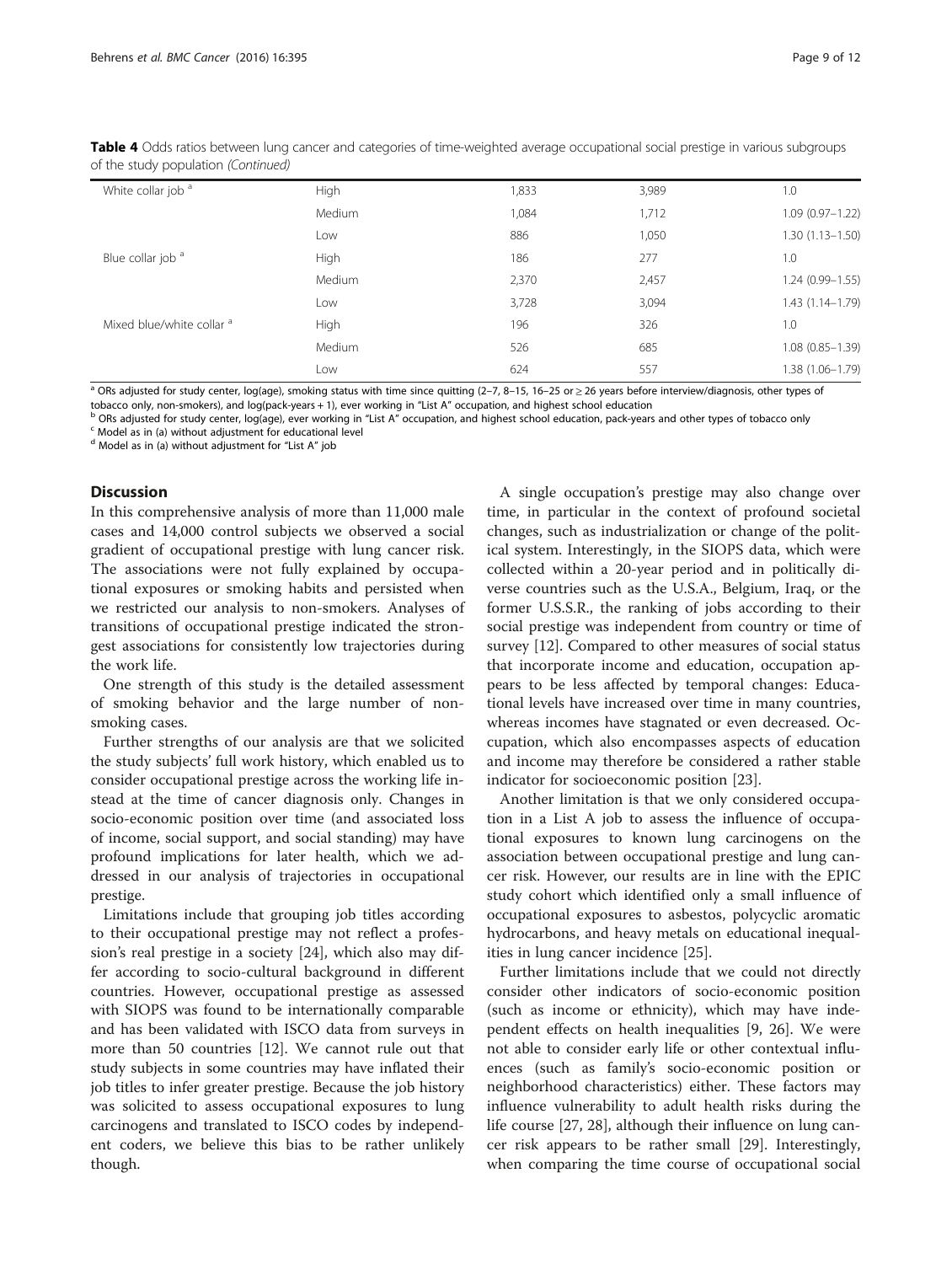prestige during the work life, we observed consistently lower prestige score among cases occurring at an early age or early in the work life (Figs. [2](#page-6-0) and [3](#page-6-0)), which implies influences on lung cancer risk that may work before the start of an occupational career.

For this analysis we used the most detailed information with respect to smoking habits to avoid residual confounding by smoking status to a large extent, as previously recommended in a SYNERGY sub-study [\[30](#page-11-0)]. We confirmed that smoking was a major confounder in our analysis, but a positive association of low occupational prestige with lung cancer persisted, when we restricted the analysis to non-smoking subjects. This pattern was also seen in a large cohort of more than 22,000 Swedish individuals from the city of Malmö [\[31](#page-11-0)]. Because we classified subjects with a smoking-history of <1 pack-year as non-smokers, residual confounding by smoking cannot be completely ruled out. We observed stronger effects for squamous cell and small cell lung cancer, whereas risk estimates for adenocarcinoma of the lung were only slightly increased in the fully adjusted model. This observation may point towards residual confounding by smoking, because adenocarcinoma is the histological subtype of lung cancer showing the weakest association with smoking behavior [[17\]](#page-11-0).

We cannot rule out either that reporting of smoking behavior was biased due to differential recall between subjects with high and low occupational prestige. Previous research has demonstrated good agreement between self-reported smoking behavior and serum cotinine levels though, and the difference by socio-economic characteristics was marginal (3 % of blue collar workers vs. 1 % of white collar workers reporting no exposure to tobacco smoke, but were classified as smokers according to their cotinine levels) [\[32](#page-11-0)].

In addition, the pooled SYNERGY study population consists of countries that are in different phases of the smoking epidemic with changing relationship on social classes and cigarette smoking. This applies in particular to southern European countries, which are in an earlier stage of the smoking epidemic than countries in the north [[33\]](#page-11-0). This may explain why the association between social occupational prestige and lung cancer in SYNERGY was weaker in these regions. Cultural factors in socio-economic development and history are considered to ameliorate differences in lifestyle independently from social status (or social prestige) [\[3](#page-11-0), [34](#page-11-0), [35\]](#page-11-0). In addition, different schooling systems (e.g. mandatory school education of at least 10 years in most former Communist countries) could have also contributed to the heterogeneous results observed in the different SYN-ERGY regions (Additional file [1:](#page-10-0) Figure S1).

Education was shown to be a major confounder in our analysis. When choosing a model adjusting for education, we cannot rule out over-adjustment due to the correlation of occupational prestige and educational level (Cramer's  $V = 0.39$ ) which could have biased our risk estimates towards unity. Correlations differed only slightly between study regions, ranging from Cramer's V 0.38 in East Europe to 0.48 in Southern Europe. In the stratified analysis according to education the association between lower occupational prestige and lung cancer risk estimates diminished with increasing educational level. Study subjects holding a university degree, which reflects the starting point for a professional career encompassing jobs with high occupational prestige, did not show any association of lung cancer with occupational prestige. However, the strong influence of education in the stratified results may also be seen as an indicator that adverse social circumstances are determined by behavioral or environmental factors early in life which may accumulate over the life course [[36\]](#page-11-0).

Few studies so far have studied the influence of social mobility on the risk of cancer. As earlier research suggested, loss of self-control is one of the pivotal elements in the manifestation of stress and, and thus occupational careers with undesired downward social mobility may serve as important reference points for chronic life strain [\[37](#page-11-0)]. A French research group investigated the effect of occupational position on lung cancer risk at three different career points in a government-owned electricity company. At all career points, the employment in the lowest category was associated with an increased lung cancer risk as compared to the highest category. However, risk estimates between the three career points differed and were highest at the time of diagnosis, emphasizing the need to assess social change as influencing factor on the association with cancer [\[14\]](#page-11-0). Another study similar to the one presented here found that upper aero-digestive tract cancer was associated with downward drift of occupational prestige during the working life [\[13\]](#page-11-0). In our analysis a possible influence of social distress on lung cancer was implied by our findings of slightly increased risk estimates with downward trajectories of occupational prestige, and decreased associations with upward drift during the work life. Together with our observation of a positive association with last, but not first job prestige after adjusting for education (Additional file [1](#page-10-0): Table S2) this may suggest a sustainable beneficial effect of high prestige in early life, whereas high prestige in later life may exert a positive effect on cancer risk with a shorter latency.

# Conclusions

In summary, we found that low occupational prestige in men was associated with lung cancer independent of smoking habits and occupational exposures. Lung cancer cases had lower social prestige scores occurring early in life, and this difference remained stable during the entire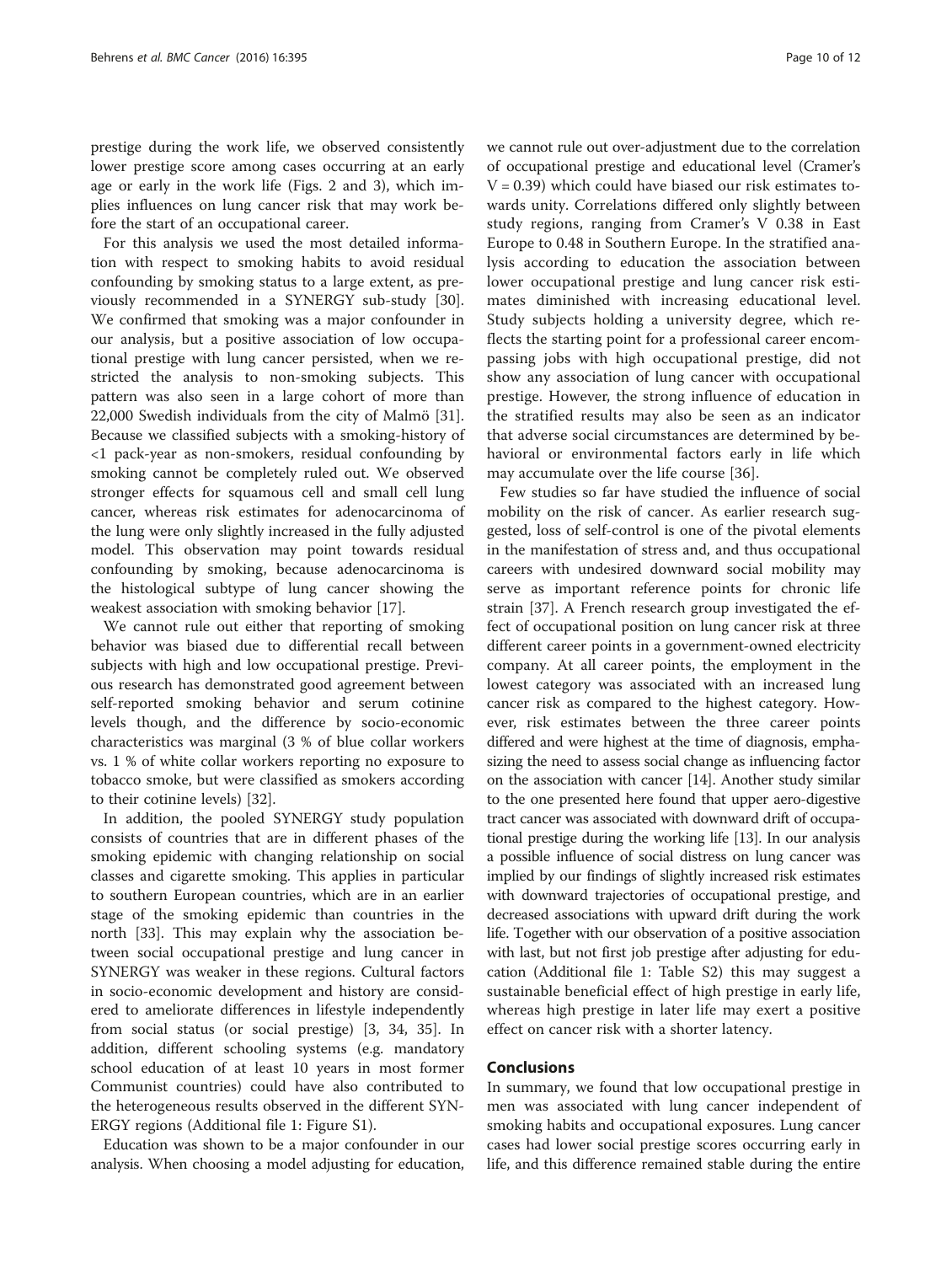<span id="page-10-0"></span>work life. In contrast, associations for downward trajectories with lung cancer appeared to be less relevant and were mostly explained by smoking behavior and education. While smoking cessation is clearly the most important objective for primary prevention of lung cancer, it remains pertinent to understand the potential contributions and mechanisms of other factors, such as occupational prestige.

# Additional file

[Additional file 1:](dx.doi.org/10.1186/s12885-016-2432-9) Shows all results not displayed in the main tables in more detail. (DOCX 142 kb)

#### **Abbreviations**

CI, confidence interval; H, high; ISCO-68, international standard classification of occupations, rev. 1968; L, low; M, medium; OR, odds ratio; SIOPS, standard international occupational prestige scale; SYNERGY, pooled analysis of case–control studies on the joint effects of occupational carcinogens in the development of lung cancer; TWA, time-weighted average

#### Acknowledgements

The authors thank Mrs. Veronique Benhaim-Luzon at IARC for pooling of data and data management.

#### Funding

This work was supported by the German Social Accident Insurance (grant number FP 271). Grant sponsors of the individual studies were the Canadian Institutes of Health Research and Guzzo-SRC Chair in Environment and Cancer; the Fondation de France; the German Federal Ministry of Education, Science, Research, and Technology and the Ministry of Labour and Social Affairs; EC's INCO-COPERNICUS Program; Polish State Committee for Science Research; Roy Castle Foundation; NIH/NCI/DCEG Intramural Research Program; Lombardy Region; INAIL and the European Union Nuclear Fission Safety Program; Italian Association for Cancer Research; Region Piedmont; Compagnia di San Paolo; Europe Against Cancer Program, the Swedish Council for Work Life Research and the Swedish EPA; the University of Oviedo; the European Regional Development Fund and the State Budget of the Czech Republic (RECAMO, CZ.1.05/2.1.00/03.0101); CIBERESP; and FISS-PI060604.

#### Availability of data and materials

We are happy to discuss data availability on request as part of to be established research cooperation projects. However, as the main analyses of SYNERGY are still ongoing, the data and the computer code are not available for replication in a public repository.

#### Authors' contributions

TB, IG, JH, DIC, JSi, KHJ, KS, TBr and BP interpreted the data and supported drafting of the manuscript. IG and BK were responsible for the statistical analysis. TBr, KS, HK, RV, and AO, together with PB, conceived the design of the pooled analysis. KS, JS, HK, BP, and TBr are the main coordinators of this international consortium. All other authors were responsible for conception, design and data acquisition of the studies in their respective country. These were for single studies: Hda (KHJ, WA, HP), AUT (HEW, IB), LUCA (IS), ICARE (IS, FG), MONTREAL (JSi, MEP), TORONTO (JM, PD), TURIN (FM, LR), ROME (LS, CF), EAGLE (DC, MTL, NC), LUCAS (PG), INCO-Czech Republic (VB, LF, VJ), INCO-Hungary (PR), INCO-Poland (NZD, JL), INCO-Romania (RSD), INCO-Russia (DZ), INCO-Slovakia (EF), INCO-UK (JKF), CAPUA (AT). All authors contributed to the revision of the manuscript and approved the final version.

#### Competing interests

The authors do not declare any conflict of interest. TB, IG, BK, JH, BP, and TBr, as staff of the Institute for Prevention and Occupational Medicine (IPA), are employed at the "Berufsgenossenschaft Rohstoffe und chemische Industrie" (BG RCI), a public body, which is a member of the study's main sponsor, the German Social Accident Insurance. IPA is an independent research institute of the Ruhr-Universität Bochum. The authors are independent from the German Social Accident Insurance in study design, access to the collected data, responsibility for data analysis and interpretation, and the right to publish. The views expressed in this paper are those of the authors and not necessarily those of the sponsor.

#### Consent for publication

Not applicable

#### Ethics approval and consent to participate

Ethical approval for the pooled study was obtained from the IARC Institutional Review Board, Lyon. Study subjects or -in the case of deceased subjects- their relatives gave written informed consent to participate in the study.

#### Author details

<sup>1</sup>Institute for Prevention and Occupational Medicine of the German Social Accident Insurance (IPA), Institute of the Ruhr-Universität Bochum, Bürkle-de-la-Camp-Platz 1, 44789 Bochum, Germany. <sup>2</sup>Hospital Research Center (CRCHUM) and School of Public Health, University of Montreal, Montreal, Canada. <sup>3</sup>Dental School, College of Medicine Veterinary and Life Sciences, University of Glasgow, Glasgow G2 3JZ, UK. <sup>4</sup>International Agency for Research on Cancer (IARC), Lyon, France. <sup>5</sup>Institute of Environmental Medicine, Karolinska Institutet, Stockholm, Sweden. <sup>6</sup>Inserm, Centre for Research in Epidemiology and Population Health (CESP), U1018, Environmental Epidemiology of Cancer Team, F-94807 Villejuif, France. <sup>7</sup>University Paris-Sud, UMRS 1018, F-94807 Villejuif, France. <sup>8</sup>Institute for Medical Informatics, Biometry and Epidemiology, University Hospital Essen, Essen, Germany. <sup>9</sup>Leibniz-Institute for Prevention Research and Epidemiology -BIPS GmbH, Bremen, Germany. <sup>10</sup>Institute for Statistics, University Bremen, Bremen, Germany. <sup>11</sup>Institute of Epidemiology I, Helmholtz Zentrum München, Neuherberg, Germany. <sup>12</sup>Unit of Epidemiology, Fondazione IRCCS Ca' Granda-Ospedale Maggiore Policlinico, Milan, Italy. 13Department of Medical Sciences, Unit of Cancer Epidemiology, University of Turin, Turin, Italy. <sup>14</sup>Department of Molecular Medicine, Laboratory of Public Health and Population Studies, University of Padova, Padova, Italy. <sup>15</sup>Epidemiology Unit, Istituto Dermopatico dell'Immacolata, Rome, Italy. <sup>16</sup>INRS-Institut Armand-Frappier, Université du Québec, Laval, Québec, Canada. 17Cancer Care Ontario, Occupational Cancer Research Centre, Toronto, Canada. <sup>18</sup>National Cancer Institute, Division of Cancer Epidemiology and Genetics, Bethesda, USA. <sup>19</sup>Institute of Carcinogenesis, Russian Cancer Research Centre, Moscow, Russia. <sup>20</sup>The Nofer Institute of Occupational Medicine, Lodz, Poland. <sup>21</sup>National Centre for Public Health, Budapest, Hungary. <sup>22</sup>The M Sklodowska-Curie Cancer Center and Institute of Oncology, Warsaw, Poland. <sup>23</sup>Regional Authority of Public Health, Preventive Occupational Medicine, Banska Bystrica, Slovakia. 24Molecular Epidemiology of Cancer Unit, University of Oviedo-Ciber de Epidemiologia, CIBERESP, Oviedo, Spain. 25Roy Castle Lung Cancer Research Programme, The University of Liverpool Cancer<br>Research Centre, Liverpool, UK. <sup>26</sup>Department of Molecular and Clinical Cancer Medicine, Institute of Translational Medicine, University of Liverpool, Liverpool, UK. <sup>27</sup>National Institute of Public Health, Bucharest, Romania.<br><sup>28</sup>Institute of Hygiene and Epidemiology, 1st Faculty of Medicine, Charles University, Prague, Czech Republic. <sup>29</sup>Department of Cancer Epidemiology & Genetics, Masaryk Memorial Cancer Institute and Medical Faculty of Masaryk University, Brno, Czech Republic. 30Faculty of Medicine, Palacky University, Olomouc, Czech Republic. 31Environmental Epidemiology Division, Institute for Risk Assessment Sciences, Utrecht University, Utrecht, The Netherlands. <sup>32</sup>The Tisch Cancer Institute and Institute for Translational Epidemiology, Icahn School of Medicine at Mount Sinai, New York, USA. 33Institute of Medical Statistics and Epidemiology, Technical University Munich, Munich, Germany. 34Faculty of Medicine, University of Ostrava, Ostrava, Czech Republic.

# Received: 27 July 2015 Accepted: 10 June 2016 Published online: 07 July 2016

#### References

- 1. Braveman PA, Cubbin C, Egerter S, Williams D, Pamuk E. Socioeconomic disparities in health in the United States: what the patterns tell us. Am J Public Health. 2010;1008 Suppl 19:S186–96. doi[:10.2105/AJPH.2009.166082.](http://dx.doi.org/10.2105/AJPH.2009.166082)
- 2. Sharpe KH, McMahon AD, McClements P, Watling C, Brewster DH, Conway DI. Socioeconomic inequalities in incidence of lung and upper aero-digestive tract cancer by age, tumour subtype and sex: a